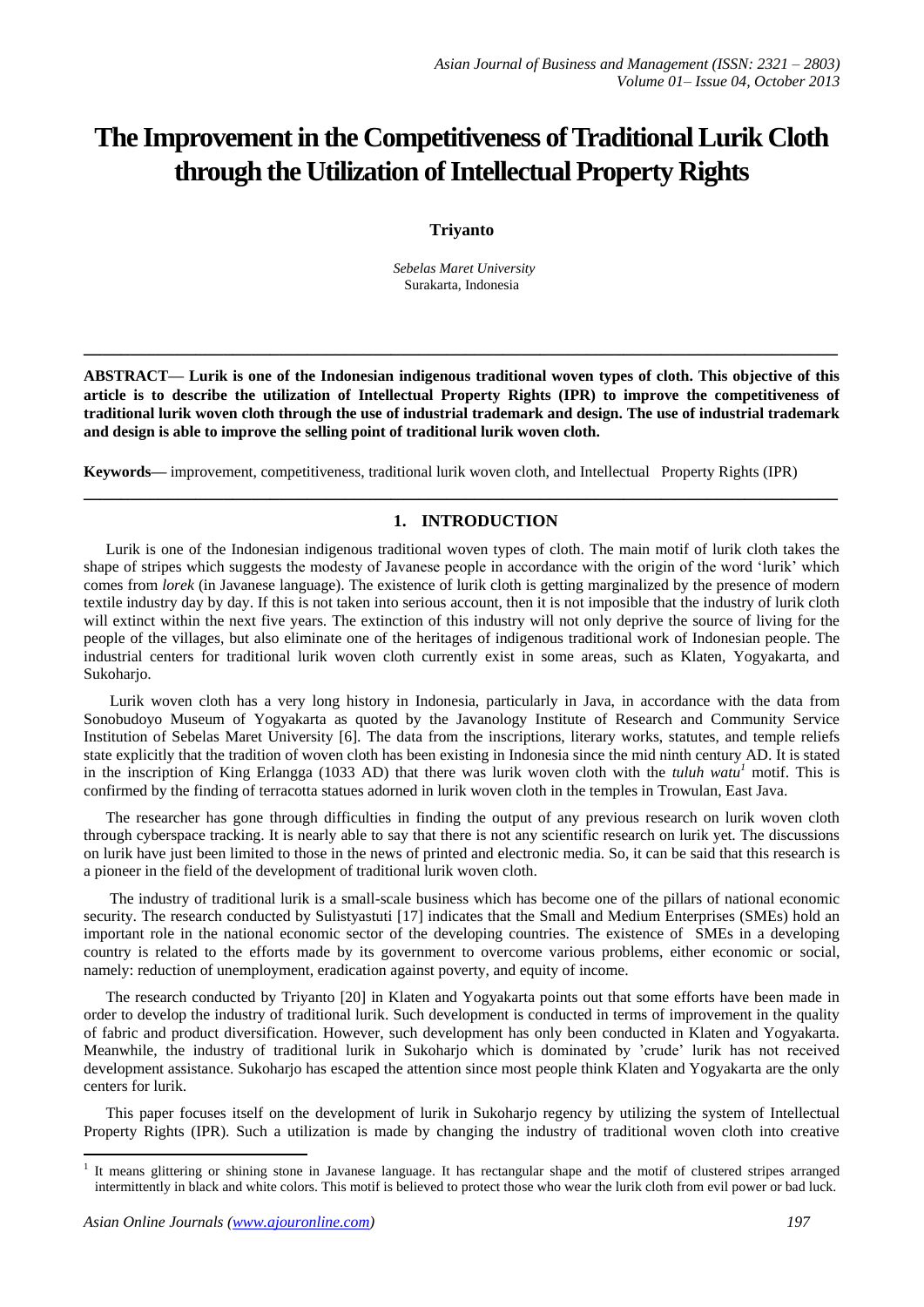industry. The approach of IPR is made in the form of creating the works of industrial design with the fabric of traditional lurik. Industrial design is one of the forms of IPR which is very important to the industrial world.

The expediency of IPR on the economic development has been undoubted. Surat kabar The Washington Post edisi 28 April 2001 reports that ". . . if there is one lesson in the past half century of economic development, it is that natural resources do not power economies, human resources do" [19]. This statement reminds us that human resources hold more important role than natural resources in the economic growth. An expert on modern economy, Tapscott [18] puts forward that "…the new economy is a knowledge economy and the key assets of every firm become intellectual assets …"

The objective of this research is to put forward a new perspective to the craftsmen of traditional lurik woven cloth so that the are willing to keep up with the advancement through time by making improvement and innovation on their industry. These revitalization and innovation are expected to make the selling point of lurik products able to increase in such a way that it can enhance the welfare of the village people. The increase in the selling point can also attract the interest of people of young generation to occupy themselves dilligently with the industry of lurik. More than that, the preservation (pelestarian) of the industry of lurik implies the preservation of national asset as well.

## **2. METHOD OF RESEARCH**

#### *2.1. Type of Research*

This paper is the output of research and development (R&D). Research and development is the method of research used to generate a certain product and to test the effectiveness of the product. The research with research and development type includes the steps elaborated as follows [16]:



**Figure 1:** Steps in Research & Development (R &D)

#### *2.2. Subject of Research*

This research involved some parties, such as government officials, craftsmen, lurik artists, and observers of lurik. They are: (1) Poppy Darsono, a senator representing Central Java province; (2) Mrs. Suyatmi, a lurik craftswoman from Weru, Sukoharjo; (3) Mrs. Erni, a lurik craftswoman from Weru, Sukoharjo; (4) Mr. Sandiyo, S.E., M.M., a lurik craftsman from Klaten; (5) Mr. Agus Sunaryo (Agus Dukun), a lurik artist from Solo; (5) Lurik Kurnia, a company producing lurik craft from Yogyakarta; and (6) House of Lawe, a company producing lurik craft from Yogyakarta.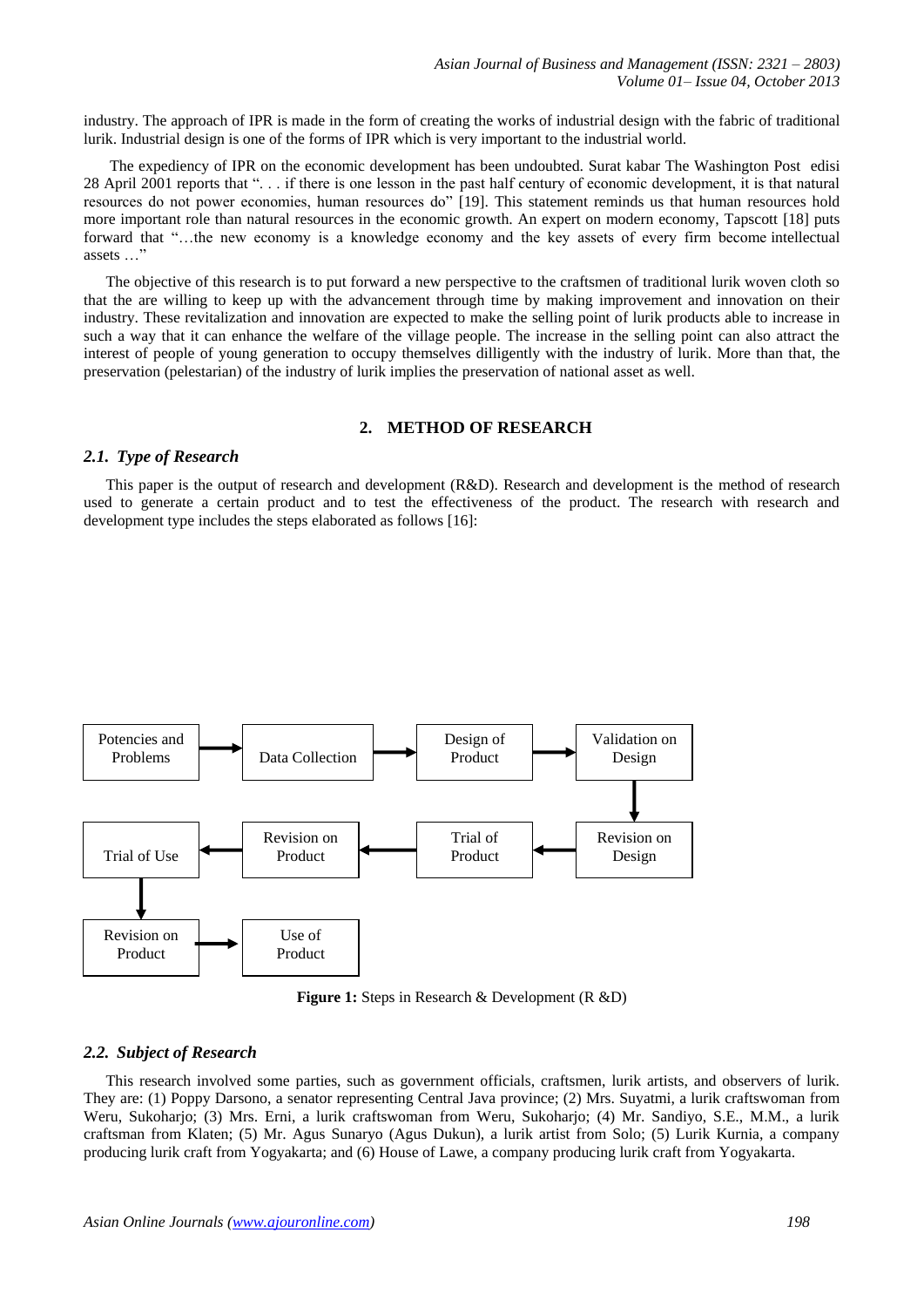## *2.3. Data Collection*

The data of this research were gathered through library research, observation, and interview. Library research is the search for literature information which describes both of the previous and current views on the topics of the researches contained in the journals, books, and other like documents. Library research is also useful to gather the literature relevant to the topic of the research [3, 4]. The instuments used in the documentation study took the form of the documents containing the outlines or the category with the data searched.

Field observation was conducted by the researcher in order to pay particular attention, see, and listen carefully. The researcher used all senses to record what was seen, listened to, smelled, felt, and touched. The researcher became the instrument to obtain information on field [12]. This research was conducted by making direct observation. The direct observation was conducted in this research in order to see the process of making, selling, and distributing lurik woven cloth in the market. The locations of the observation consisted of Sukoharjo, Klaten, and Yogyakarta.

This research used two interview models. Those models were structured and unstructured interviews. The instrument of written guide for interview was used prior to interviewing and the informant was previously informed by the researcher of the agreement on the place and time of interview as well as the hints of content of the interview in this research. Meanwhile, there was not any standard guideline used in the unstructured interview. The researcher was going to ask, listen, feel, and record all that was informed by the informant naturally/informally [12].

## *2.4. Data Analysis Technique*

This research used qualitative data analysis technique. Such a data analysis consisted of three stages conducted simultaneously, namely: data reduction, data display, and conclusion drawing/verification. The data reduction was the process of selecting, focusing, simplifying, abstracting, and transforming the 'crude' data gathered from the field notes. Data reduction is a type of data analysis which aims at sharpening, classifying, focusing, omitting the unnecessary data, and organizing the data to have the final conclusion. Data display was made by presenting a group of information arranged in a simplified unity of form with selective configuration which is easy to use in order to be possible to make a decision. After the data are presented well in an organized way, conclusion drawing or verification is conducted [10]. The interactive analysis model of Miles and Huberman can be seen in Figure 2.



**Figure 2.** Components of Data Analysis: Interactive Model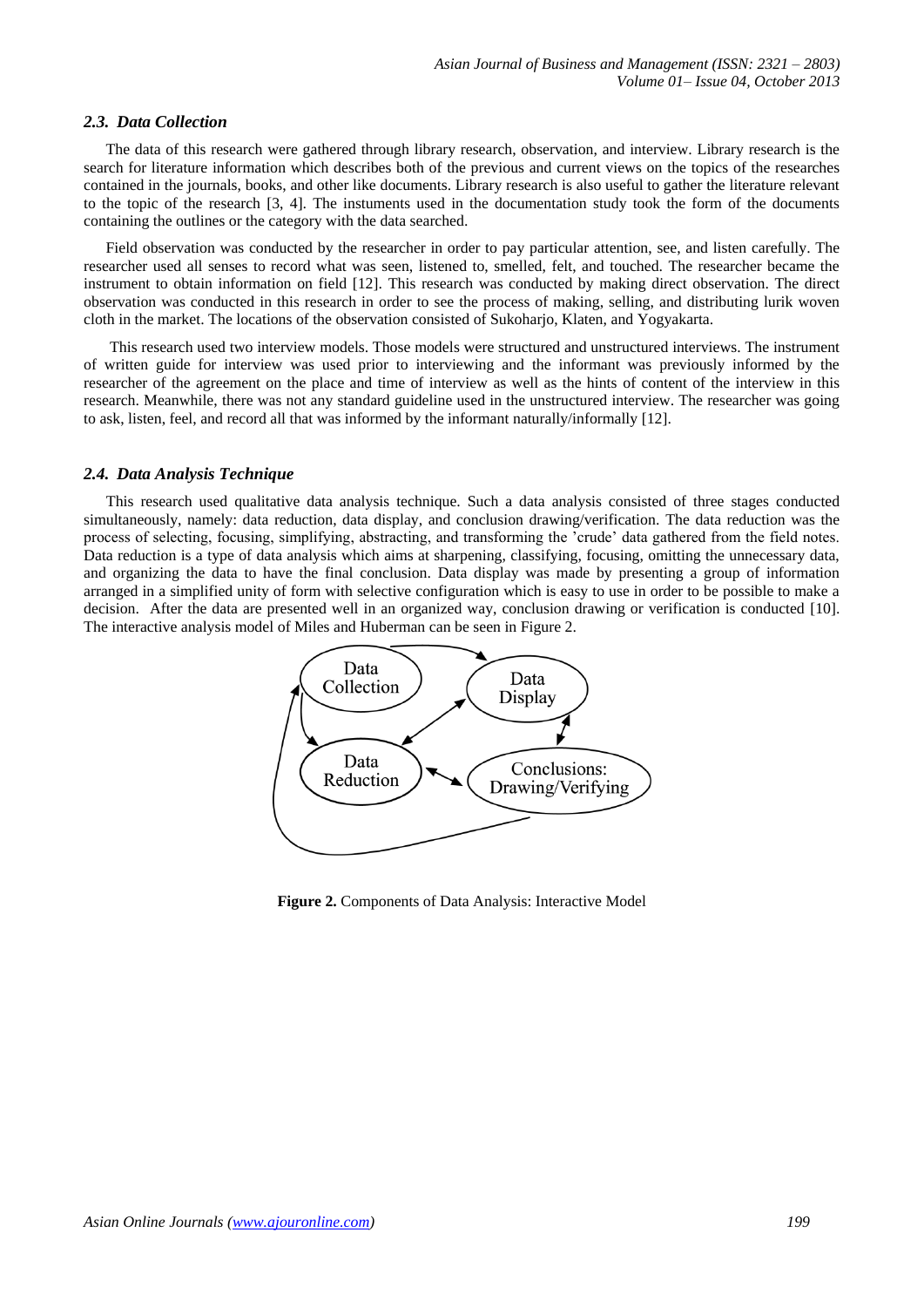## **3. DISCUSSION**

#### *3.1 Constraints in Development of Traditional Lurik Woven Cloth*

The results of the research conducted by Triyanto [20] in Tawang village, Weru subdistrict, Sukoharjo regency point out that the development of the industry of traditional lurik woven cloth goes through some constraints viewed from the aspects of production process, quality, product diversification, selling point, marketing, and regeneration.

#### *Technological Constraint*

Traditional lurik woven cloth is created through a very complicated and long process which involves handwork with a lot of exertion. The process starts from buying cloth, and then washing, dying, starching upon the cloth, vaporizing the starch, and then drying, spinning, first rolling, second rolling, and weaving the starched cloth. All of the process is done manually by relying on the handwork with a lot of exertion.

The lack of technological support becomes the general problem faced by SMEs [15, 11]. Such a problem faced is related to the utilization of science and technology which is still for minimum in the world of such an industry. This is caused by some factors. The still limited access to the sources of information and technology as well as the service of science and technology are to mention but a few. The other problem which become the constraints for SMEs in increasing their business scale is among others the low quality of the resources (physical, mechanical/equipment, human, and fund) as well as the management [5].

The use of technology in the industry of traditional lurik woven cloth is not intended to replace Non-Machine Weaving Equipment (NMWE) since we may not eliminate the particular characteristics of the traditional woven cloth produced by using NMWE. Modern technology is needed in the preparation process toward the weaving process with the use of NMWE. Thus, the production line can be cut in such a way efficiency in the production process can be made.

#### *Quality Constraint*

The product quality still becomes the major problem in the development of SMEs in accordance with the research conducted by Sriyana [14]. This also happens in the industry of lurik woven cloth in Sukoharjo. The lurik woven cloth produced in Sukoharjo is different from that produced in Klaten and Yogykarta. Such lurik cloth is the type of lurik cloth which tends to be coarse due to the use of coarse thread from tetron/TC fabric. In addition, the weavers in Tawang village in majority are elderly people and less skilled. Even though they have been given fine (cotton) thread, their lurik product is not maximal in quality. The weavers in Sukoharjo has escaped the attention of various parties all this time in such a way that they still cannot grow for maximum. The attention to the industry of lurik woven cloth has been focused more on those in Klaten and Yogyakarta all this time.

#### *Product Diversification Constraint*

The lurik weavers in Sukoharjo sell their product in the form of sheets of greige. They bring their product directly to the nearest traditional markets. There are also some market merchants who come directly to the weavers to buy their lurik cloth. This kind of sale causes the expediency of woven cloth to be limited to the daily needs of the villagers, such as to carry basket, to be made the clothes of elderly people, and other purposes related to the daily activities of the villagers.

The significance of product diversification is in line with the result of the research conducted by Laksono [9] which states that the ability of a company to generate profit increases significantly following the launching of its new product. It is concluded out of such an analysis that the policy of product diversification made by the industry has a positive effect on the business development.

## *Selling Point Constraint*

The sale of lurik woven cloth in the form of sheets of greige has caused the its selling point to be very low. One sheet of cloth sized 60 x 300 cm, for instance, is only priced Rp 20,000.00 for maximum. Some certain types of cloth of the same size are even priced only Rp 8,000.00. The laborious effort and hard work of the weavers do not get proper appreciation. This is contrary to the fact that it is such a complicated process to make woven cloth which requires special skill and a lot of physical exertion.

#### *Marketing Constraint*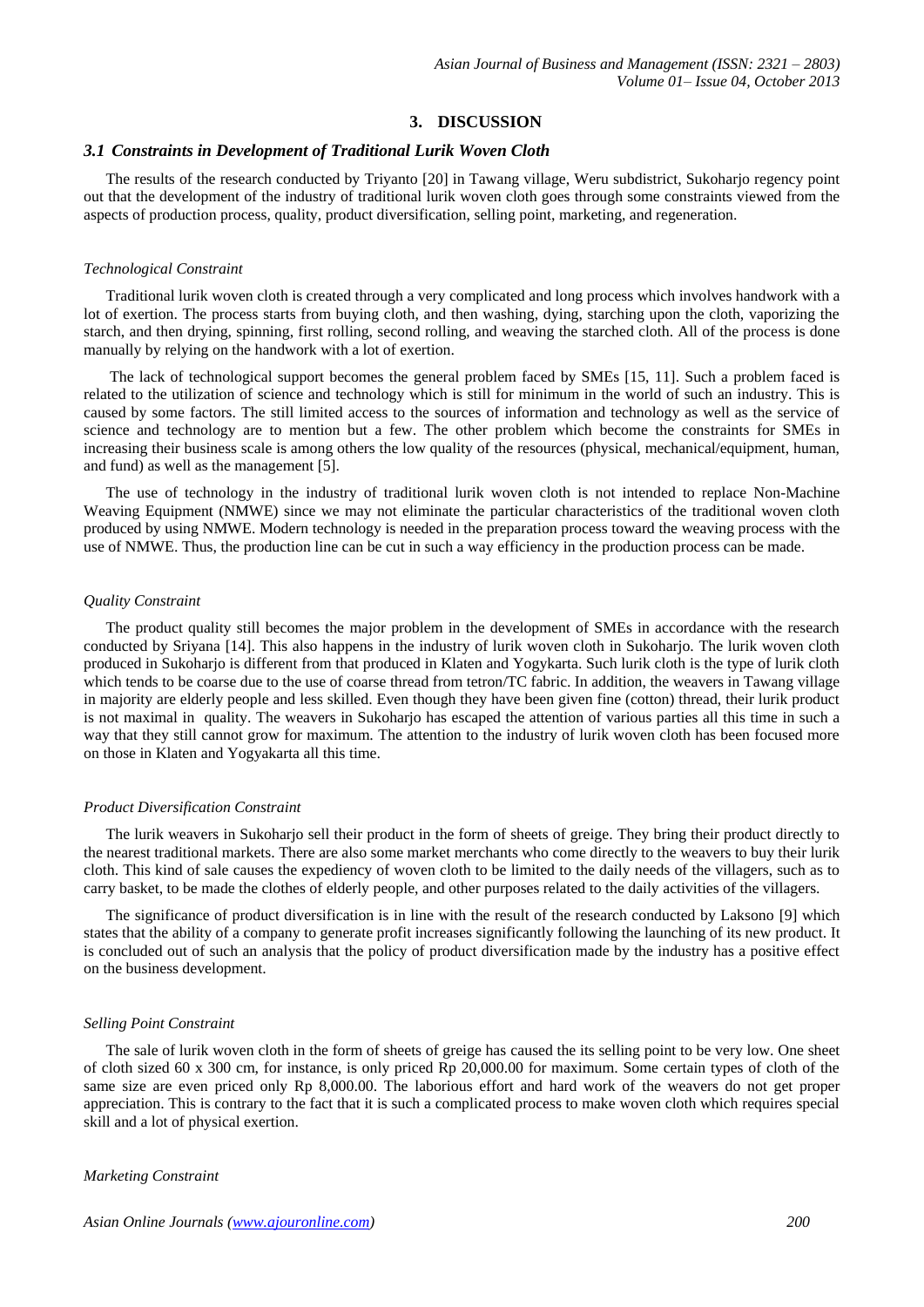The utilization of traditional lurik woven cloth is dominated by the people from low social and economic class. They utilize lurik cloth for their daily needs, such as to carry goods when they go to the market or rice field and to wrap the goods bought in the market. The market segment of people from low social and economic class causes the selling price of lurik to become very low. As well, the weavers can only sell their product in local market. They have not had known where they should sell their product to obtain higher price. The problem in marketing is the problem which SMEs in general face. The research conducted by Sriyana [14] on the SMEs in Bantul, Yogyakarta points out that marketing still becomes the major constraint in the development of SMEs.

#### *Regeneration Constraint*

The low wage and gloomy prospect causes the people of young generation to be uninterested in becoming weaver. The lurik craftsmen cannot afford to pay the weavers with proper amoung of wage since the selling price of lurik is low indeed. The weavers in majority are elderly people at the present. The weaving activity is only intended to spend the leisure time while waiting for the harvest season when they reap their crop in the rice field. On the other hand, they prefer working in the rice field with the higher amount of wage when the harvest season comes. The industry of traditional lurik woven cloth in majority is currently getting into the last generation. If the industry is not sustained by the young generation, then it can be assured that this industry will immediately be left in the memory.

# *3.2 Utilization of IPR in Developing Traditional Lurik Woven Cloth*

The role of IPR in the economic development is already undoubtedly significant since the countries in possession of the non-physical asset (intellectual asset) or the type of asset on the basis of science and technology contributes wealth much more than those physically-based asset or natural resources in accordance with a lot of data. The developed countries, such as the United States of America, were in possession of the sources of revenue from the intellectual asset on the basis of science as much as 36.5% of their Gross National Product (GNP) in 1980. So were Japan, Korea, and Singapore. They have been more developed than Indonesia which is rich in natural resources [7].

There are several advantages which can be obtained from the system of IPR in the economic development [7, 13]:

- 1. To create conducive climate for investors
- 2. To accelerate industrial growth, create new employment, boost economic growth, improve the quality of life of human beings by fulfilling the needs of human beings in widely
- 3. To provide legal protection as well as to drive the creativity of the people
- 4. To promote the dignity of human beings and Indonesian people
- 5. To improve the productivity, quality, and competitiveness of the product of the economy of Indonesia
- 6. To raise the position in trade and investment
- 7. To develop technology
- 8. To drive companies to compete internationally
- 9. To help the commercialization of an invention
- 10. To maintain international reputation for the importance of export

The utilization of IPR for SMEs holds an important role in business development. This is in line with the opinion of the Head of IPR Division of Bandung Technology Institute Nyoman Pugeg Aryatha who states that there are actually many advantages for the doers of SME to register their product for IPR, such as protection to prevent any other party from taking advantage without permission from the proprietor of the right. In addition, product patent right will affect the increase in the selling price of the product. The registration for IPR also holds the role to prevent piracy which can inhibit the development of SMEs [1].

As released i[n http://bisnisukm.com](http://bisnisukm.com/) the utilization of IPR for SMEs is highly important in their business development [2]. There are more than 60 million technologies which can be accessed for free by making use of IPR regime. So, businessmen can learn, make use of, and develop them. The potency of business activities of SMEs for IPR globally includes such rights as copyright, trademark/service mark, industrial design and even patent and simple patent. An SME which operates in the field of shoe-making industry, for instance, has such existing potencies for IPR as the copyright for the pictures of its designs of shoe, the protection of industrial design for its designs of the shoes, the protection of trademark for the trademark labelled onto its shoe product.

The utilization of this system of IPR for the industry of traditional lurik woven cloth can be started by registering trademark. The word 'lurik' has been registered as a trademark to the General Directorate of IPR of the Ministry of Justice and and Human Rights. The trademark 'LURIK Suyatmi' has also been registered in order to help its craftsman to promote the business. Such an administration of trademark is important in order to have the branding of a product. In addition to trademark, IPR is utilized in the creation of industrial design as one of the IPR regimes [20]. The definition of Industrial Design in accordance with Law Number 31 Year 2000 is as follows::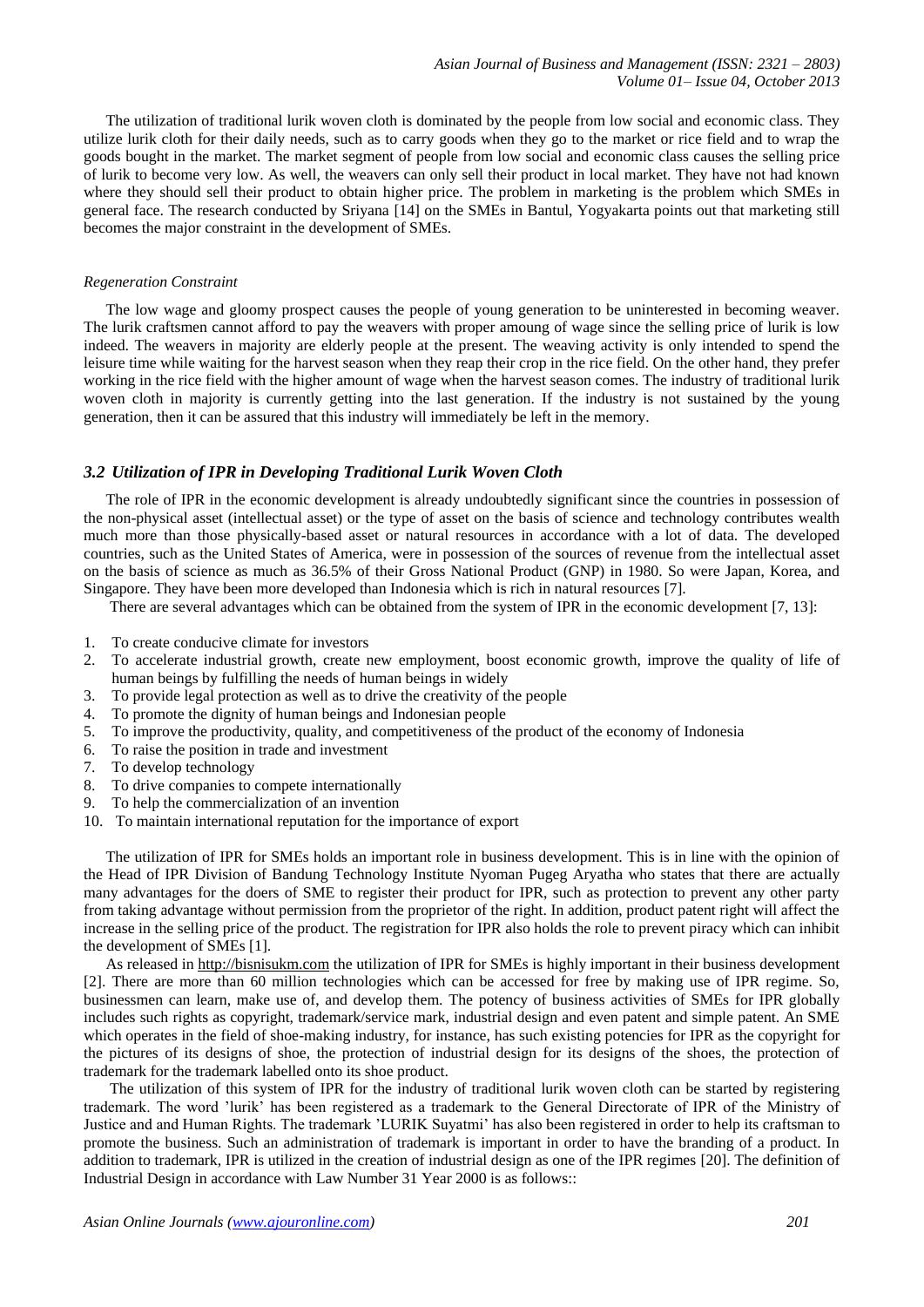"a creation on the shape, configuration, or composition of either line or color, or both line and color, or their combination which comes in three-dimensional or two-dimensional shape, gives aesthetic impression and can be manifested in three-dimensional or two-dimensional pattern and used to produce a product, stuff, industrial commodity, or handicraft."

A research on the types of lurik woven cloth which exist in Java has been conducted prior to creating their industrial design. Indonesia has many types of traditional woven cloth, such as songket, ikat, and many more. Lurik is one of the types of Indonesian traditional woven cloth which come from Java. The development of lurik woven cloth has been made in the areas of Klaten and Yogyakarta. However, Sukoharjo has escaped the attention since only Klaten and Yogyakarta have been regarded as the centers for lurik in Indonesia.

The lurik from Sukoharjo tends to be more coarse with ancient motif and domination of dark colors. A national designer who is also an Indonesian senator in the House of Representatives, Poppy Darsono, gives an input that if the lurik of Sukoharjo is intended to be developed further to become a fashion item, then the quality of lurik of Sukoharjo itself has to be improved first by making the cloth finer (from the interview on September 6th, 2012). This input is actually good but it is not easy to do. Special skill is required to make fine lurik woven cloth in such a way that the weavers have to be trained first. Training the weavers to make fine lurik woven cloth becomes more difficult since most of the weavers are elderly people. In addition, finance become the major constraint in holding training. Actually there has been an offer for financial assistance from Poppy Darsono and the Ministry of Cooperative and Small and Medium Enterprise. However, the offer from the two parties requires that the weavers have to establish a cooperative first.

As soon as the input was given by Poppy Darsono and the Ministry of Cooperative and Small and Medium Enterprise, the researcher came to the Cooperative Service of Sukoharjo Regency right away to consult on the establishment of a lurik cooperative on September 17th, 2012. Such establishment itself is evidently not an easy thing. The complicated process and requirements causes the craftsmen to be reluctant to establish it. In short, the establishment of a lurik cooperative was still unable to be brought into reality at that time.

Having abandoned the intent to help establish a cooperative, the researcher eventually conducted a further study by conducting market research on lurik. The results of the market research points out that the market share for lurik fashion (in the form of clothes) has been filled by the craftsmen from Klaten and Yogyakarta. In addition, the lurik of Sukoharjo which tends to be coarse is very difficult to be developed into the product of clothes. Therefore, the main focus to develop the lurik of Sukoharjo into a handicraft product has been decided despite the still possible opportunity to make fashion product in limited number and for segmented market target.

The researcher consulted Nanang Yulianto, M. Ds., a craft designer from the Fine Art Education Study Program of the Faculty of Teacher Training and Education of Sebelas Maret University, prior to making the handicraft. The consultation results in the decision to create a sample of industrial design of handicraft with lurik basic material which takes the form of tissue holder. The design of this tissue holder is made as simple as possible but still attractive in such a way that its mass production will be easy. The industrial design of this tissue holder handicraft is also in the registration process to obtain IPR through the Service and Development Unit for Intellectual Property Rights of Research and Community Service Institution of Sebelas Maret University.

The tissue holder created can economically raise the selling price of lurik cloth. One piece of tissue holder only takes lurik fabric and paper which cost Rp 5,000.00 in addition to the cost of making tissue of Rp 10,000.00 per piece. So, the production cost of one piece of tissue holder is Rp 15,000.00. The tissue holder can be sold in the market for Rp 30,000.00. If 20 pieces of tissue holder takes two sheets of cloth worth Rp 17,000.00 and paper material worth Rp 18,000.00, then the production of 20 pieces of tissue holder takes the cost of material as much as Rp 35,000.00 in addition the production cost of 20 pieces of tissue holder as much as Rp 200,000.00. So, the production of 20 pieces of tissue holder costs Rp 235,000.00. If one piece is sold for Rp 30,000,00, then 20 pieces will bring the total revenue of Rp 600,000.00 in such a way that there is the profit margin of Rp 365,000.00. We can buy the raw material from the crafstmen in double the usual price by having such a scheme in such a way that it can raise the welfare of the lurik craftsmen.

The income of the craftsment is expected to raise from the previous average income ranging from Rp 300,000.00 to Rp 400,000.00 per month up to the range from Rp 600,000.00 to Rp 800,000.00 per month by increasing the selling price of lurik cloth by 100%. The people of young generation in the villages are expected to get interested in becoming weavers by having the wage level which is more or less equal to the Regional Minimum Wage (RMW). The young people in the villages prefer working in the factories with the equal income to the RMW due to the extremely improper wage level as weaver. It is still possible to have the wage level still lower than the RMW following the rise in the selling price of lurik cloth. However, it can be assured that the difference in the amount of wage will not be too much. Therefore, it is believed that the young people will still prefer becoming lurik weavers since there are even higher costs, such as for transportation, living cost, and accomodation lease, when they work in the cities. The researcher does many activities which support the promotion and marketing of traditional lurik woven cloth in order to support the revitalization of the industry of traditional lurik. The researcher has involved musicians/artists like Agus Sunaryo (Agus Dukun) in holding lurik shows in public places and events, such as in Car Free Day in Slamet Riyadi Street of Surakarta on Sundays and in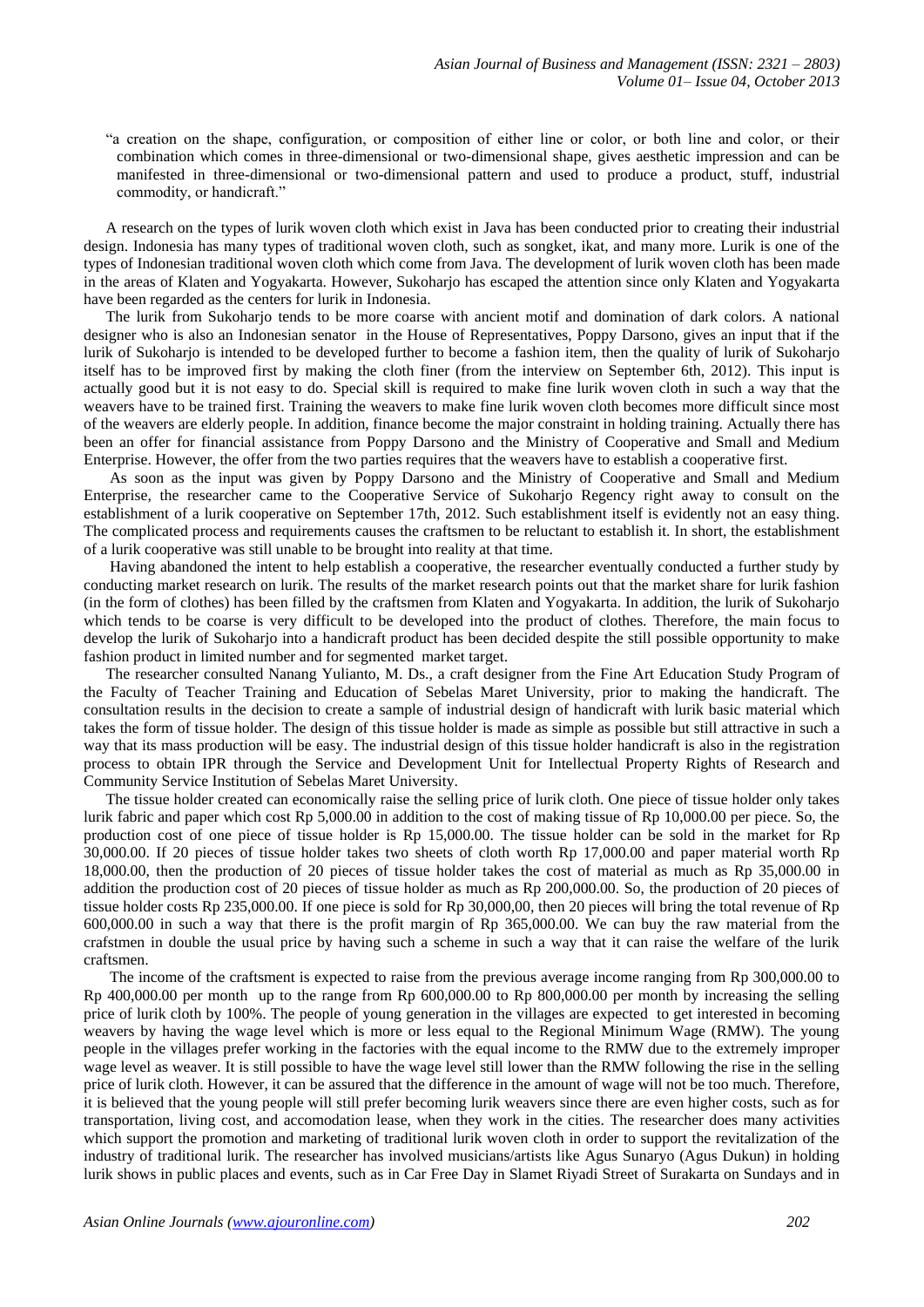Ngarsopuro Market of Surakarta every Saturday night. The service of an Event Organizer (EO) named Republik Aengaeng which operates particularly in the social and cultural field is hired by the researcher to organize such events. Agus Sunaryo has also composed a jingle with the title of *Kain Tenun Lurik Indonesia* (Indonesian lurik woven cloth) which is always sung in every lurik road show.

The researcher has also sponsored a young designer interested in designing lurik woven cloth called Beta Nurmayanti to take part in many design contests in both regional and national levels. Beta has succeeded in becoming the first runner-up in a contest held in the provincial level and the champion in that in the national level so that she achieved the award from Mrs. Ani Yudhoyono, the current Indonesian first lady. Beta also has many roles in preparing the costumes for the lurik road shows in many places.

It was agreed in the discussion with the designer Beta Nurmayanti and the artist Agus Sunaryo on October 13th, 2012 that a particular research was going to be conducted in order to make special and exclusive lurik clothes for exclusive and segmented circle, which is the people of middle and higher social and economic class. This decision was made since it is almost impossible to design Sukoharjo lurik to become mass product. Mass production bears risk in the competition with modern industry which affords to produce lurik cloth instantly and quickly in mass in addition to the fabric produced which tends to be coarse. This importance of segmentation is in line with the viewpoint of a marketing expert, Hermawan Kartajaya [8] who puts forward that segmentation is necessary to make in order to have clear view on the market since it is impossible to market lurik to all society circles like batik.

The researcher has also bought the internet domain and hosting named<http://www.lurikdesign.com/> in order to keep up with the advancement in information technology. This website has been set to be an online store (e-commerce facility) in such a way that it can serve those interested in lurik from all over the world. This website does not merely sell traditional lurik product, but it also shows the process of making lurik which is complicated through a long long process with handwork. The prospective buyers are expected not only to buy the product but also to realize that they have participated in preserving the Indonesian national culture and helping raise the economy of the people by buying lurik product.

## *3.3 The Link Between Improving Competitiveness and IPR*

The linkage between IPR and improving the competitiveness of the industry can be seen from the use of IPR in management. IPR consists of copyright, trademark, patents, industrial designs, trade secrets, the design and layout of integrated circuits, and the protection of plant varieties. In the case of lurik traditional woven cloth, we can exploit the brand approach, industrial design and patent.

*First*, the weavers need to have a registered trademark. Trademark registration is aimed to improve 'the image' of traditional weaving. Mark registration can also avoid trademark disputes with other parties. So far, the weavers have not realized the importance of trademark registration. They are usually realized when the brand is well known and used by others without permission. Therefore, trademark registration is a must.

*Second*, traditional weaving products need to be designed to be a unique product that has a high selling value. So far, the results are only sold in the form of woven fabric with a low sale price. In addition, the target buyer is only the poor. In fact, the poor cannot afford the high prices. Therefore, weaving products also need to be sold to the middle-ups that have a high selling price.

*Third*, before the weaving process uses a lot of human energy. This led to the production process becomes inefficient. We need a technological approach (patent) to overcome this inefficiency. Efficiency of the production process can reduce the cost of production. In the end, the efficiency can increase profits and competitiveness.

### **4. CONCLUSION**

The improvement in the competitiveness of traditional lurik can be made by making use of the system of IPR. The trademark and industrial design are two regimes of IPR which can be utilized to have creation and innovation the industry of traditional lurik. The Sukoharjo lurik is more suitable to be developed into handicraft product on the basis of its tendency to have corse characteristic. If this lurik is intended to be produced as fashion product, then it would better focus itself on the production of clothes for segmented market target, which is middle and higher social and economic class in order to have proper selling price.

# **5. ACKNOWLEDGEMENT**

The gratitude goes to the General Directorate of Higher Eduation of the Ministry of Education and Culture. This research was able to be conducted due to the financial support from this directorate. Such support was the research grant of Masterplan on Economic Acceleration and Development of Indonesia. This research was facilitated as well by the Research and Community Service Institution of Sebelas Maret University.